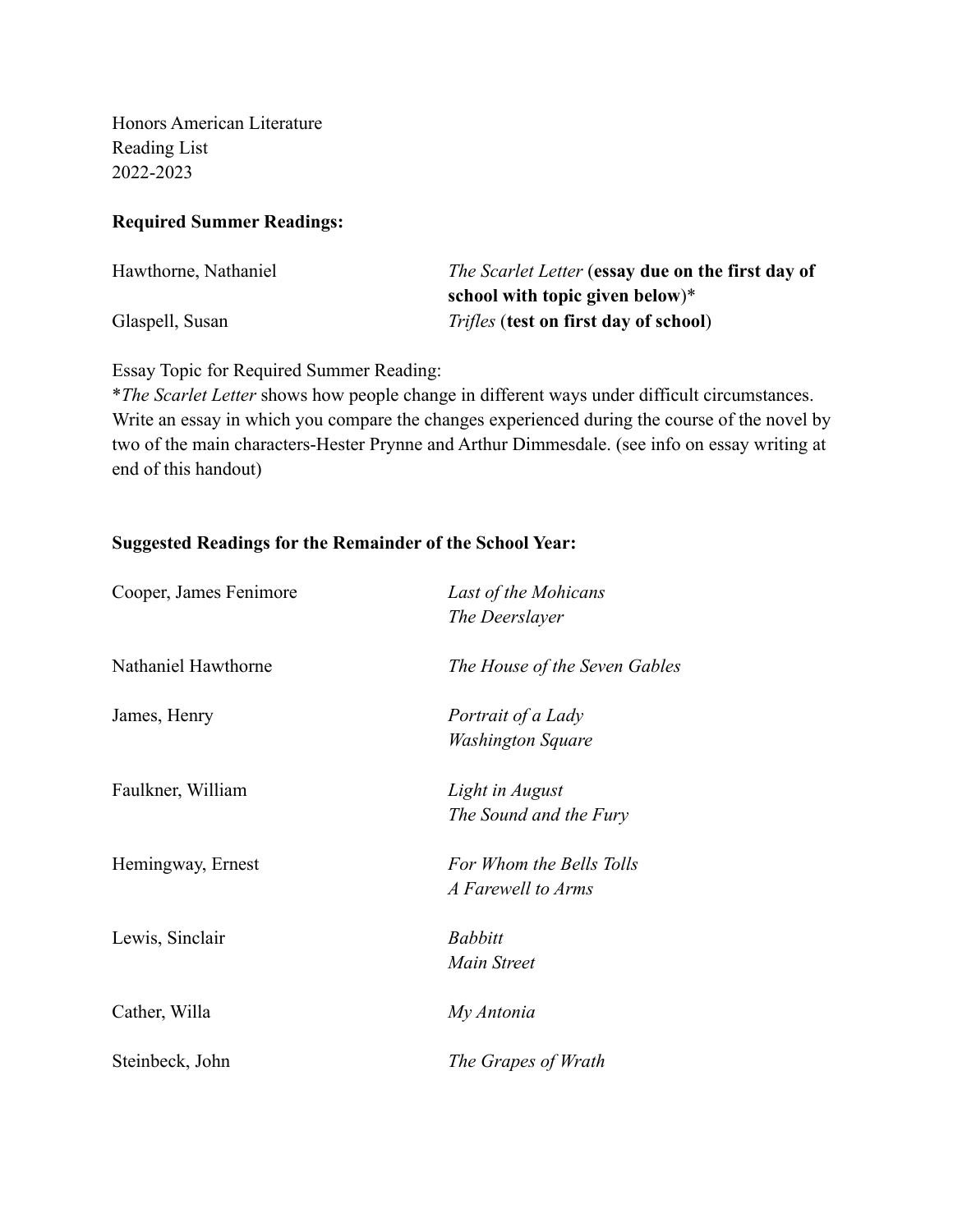| McCullers, Carson     | A Member of the Wedding<br>The Heart Is a Lonely Hunter |
|-----------------------|---------------------------------------------------------|
| Wharton, Edith        | <b>Ethan Frome</b>                                      |
| Melville, Herman      | Moby Dick<br><b>Billy Budd</b>                          |
| London, Jack          | The Sea-Wolf                                            |
| Richter, Conrad       | The Trees<br>The Fields<br>The Town                     |
| Herbert, Frank        | Dune                                                    |
| Warren, Robert Penn   | All the King's Men                                      |
| Kantor, McKinley      | Andersonville                                           |
| Agee, James           | A Death in the Family                                   |
| Fitzgerald, F. Scott  | Tender is the Night<br>The Last Tycoon                  |
| Tan, Amy              | The Joy Luck Club                                       |
| Hersey, John          | A Bell for Adano                                        |
| Michener, James       | Hawaii                                                  |
| Bradbury, Ray         | Fahrenheit 451                                          |
| Howells, William Dean | The Rise of Silas Lapham                                |
| Norris, Frank         | The Octopus                                             |
| Sinclair, Upton       | The Jungle                                              |
| Steinbeck, John       | The Grapes of Wrath                                     |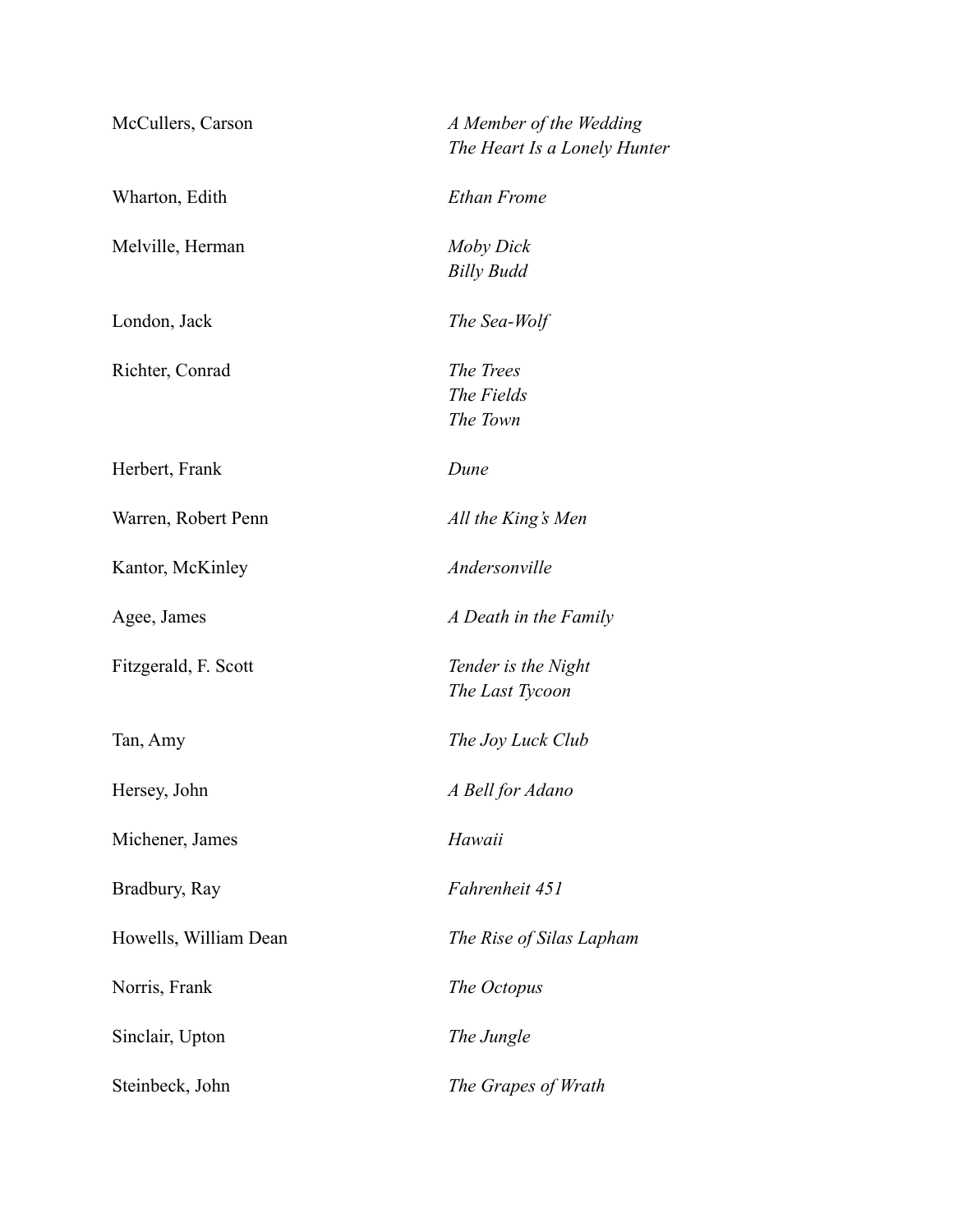The essay due on the first day of school, and any succeeding novel reports/papers/essays during the year, are to be typed in in Times New Roman 12 pt. Font. After the summer reading essay is graded and returned, all successive writing assignments will be placed in the same folder and will be turned in at the end of the school year. If you would like to keep a personal copy, please be sure to save to a flash drive.

# **Remember that the two required summer reading assignments are for the first day of school. There are no acceptable excuses for late work, for you have over two months to complete the assignments. If you are not ready to take the test or do not have the essay on the first day of classes, be prepared to be placed in the Survey of American literature class.**

Essay Requirements:

Your essay is to be at least five paragraphs (including an introduction and conclusion). Each paragraph must have at least five sentences each. It should be two-three pages in length.

### Guidelines for Writing the Essay:

The following is a sample for structuring your essay: (adapted from *Thinking and Writing About Literature* by Edgar V. Roberts)

| Theme:       | Arsat inspires understanding and compassion in the reader.                                                                                                                                                                                                             |
|--------------|------------------------------------------------------------------------------------------------------------------------------------------------------------------------------------------------------------------------------------------------------------------------|
| Paragraph 1: | Introduction containing the central idea and the thesis sentence.                                                                                                                                                                                                      |
|              | Central idea: Arsat inspires a sense of understanding and compassion<br>in the reader.                                                                                                                                                                                 |
|              | Thesis Sentence: The sense of understanding and compassion inspired by<br>Arsat results from his love for Diamelen, from his grief<br>for the loss of his brother, and from Joseph Conrad's<br>artful presentation of Arsat's feelings of loneliness<br>and isolation. |
|              | Body: Containing three topic sentences.                                                                                                                                                                                                                                |
| Paragraph 2: | Topic Sentence: Arsat's love for Diamelen establishes him as both<br>Passionate and conflicted.                                                                                                                                                                        |
| Paragraph 3: | Topic Sentence: His grief underscores the guilt that he feels because                                                                                                                                                                                                  |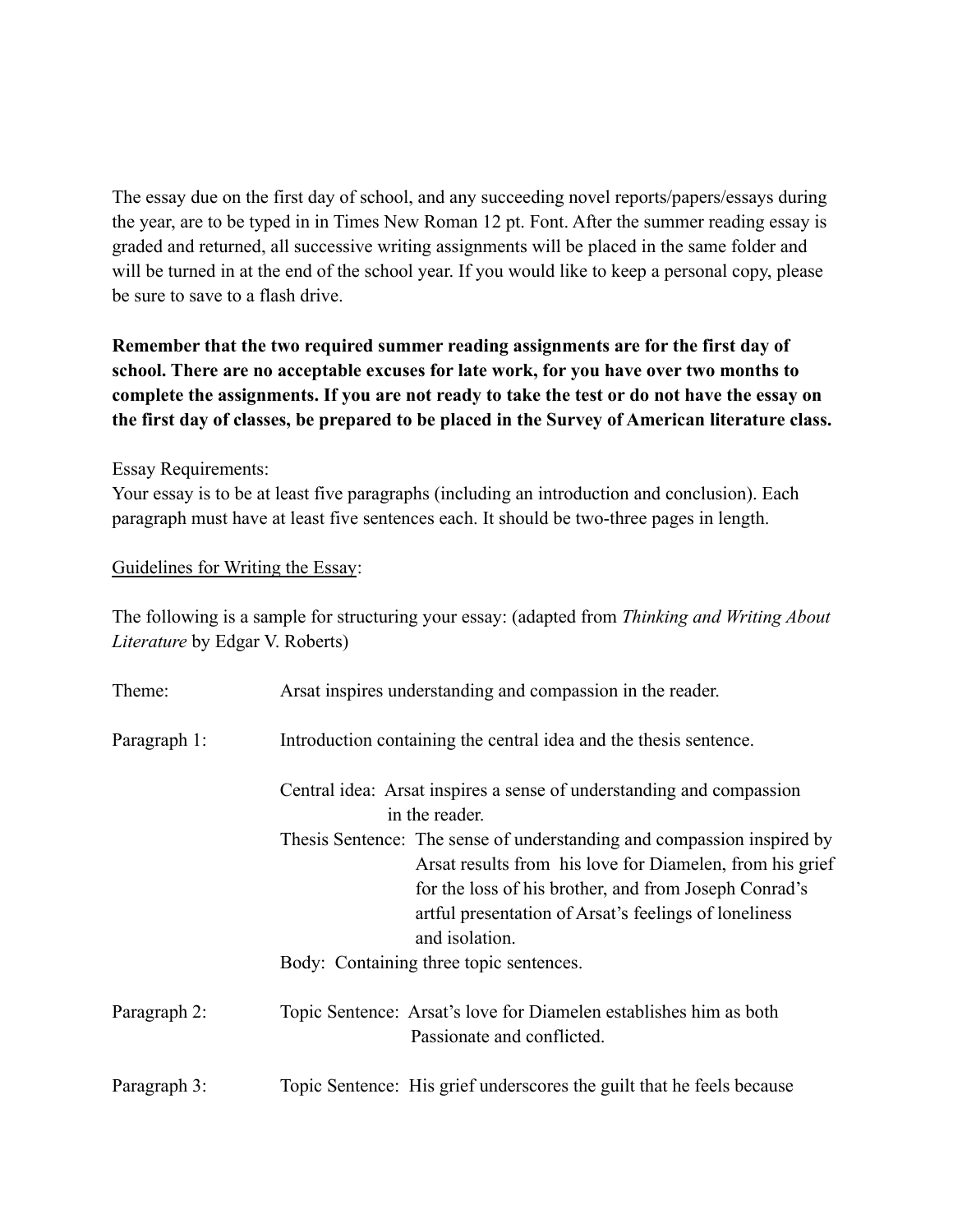|              | of his role in the loss of his brother.                                                                                                     |
|--------------|---------------------------------------------------------------------------------------------------------------------------------------------|
| Paragraph 4: | Topic Sentence: Joseph Conrad's artful presentation of Arsat's feelings<br>of loneliness and isolation inspires the reader's<br>compassion. |
| Paragraph 5: | Conclusion<br>Topic Sentence: Understanding and compassion for Arsat are powerful<br>statements made by the story.                          |

Writing Tips:

Introduction- The introduction begins with general ideas and ends with specific points. Be sure to state what works, authors, characters, and ideas are under consideration. The first part of the introduction should present ideas that are related to the subject. The second part of the introduction states the thesis, which will draw the reader into the main text of the essay. Your thesis sentence should anticipate the body of the essay.

Body- In each paragraph of the body of your essay, present one of the main points in your thesis sentence, expanding and supporting with examples from the work or research.

Conclusion- The conclusion ties together the points of the essay or thesis. The closing lines may make a connection between the idea presented in the essay and life in general.